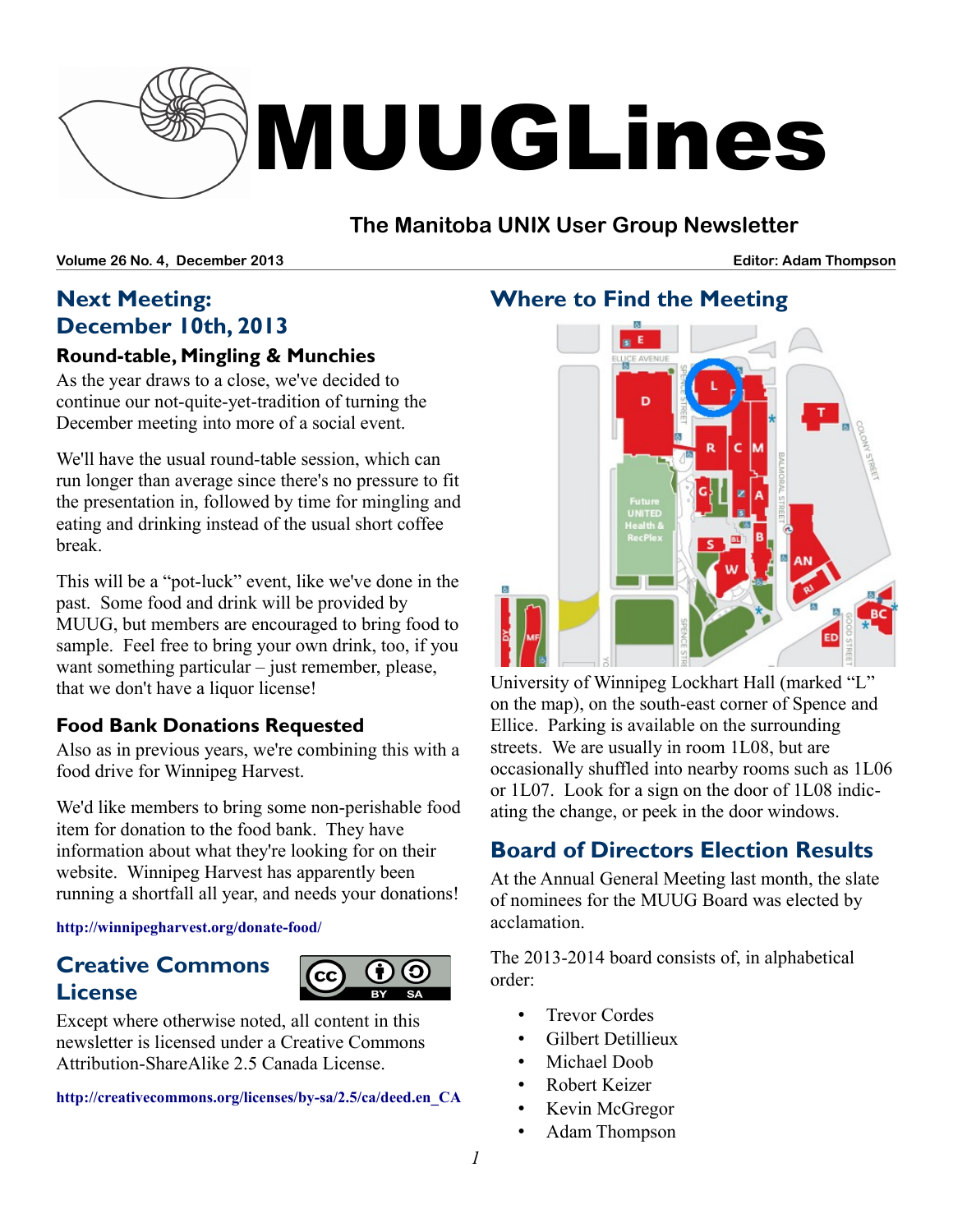- Brad Vokey
- Wyatt Zacharias

# **Board Positions**

At the first board meeting after the election, the following board members were appointed to specific positions:

President: Adam Thompson Vice-President: Wyatt Zacharias Secretary: Gilbert Detillieux Treasurer: Brad Vokey Past President: Robert Keizer

# **Theo de Raadt talk**

On November 15<sup>th</sup>, 2013, MUUG hosted and sponsored a talk by Theo de Raadt, founder and/or founding member of NetBSD, OpenBSD, OpenSSH and YYCIX.

The talk was well-attended, with about 40 people showing up to hear the talk. Theo spoke for an hour, in a very interactive (question-and-answer) way, mostly on OpenBSD-related topics, and then stuck around until late that evening talking to smaller groups about more focused topics.

The organizers feel we achieved one sigificant goal: a lot of unfamiliar faces were present. (If you know someone who doesn't come to our regular monthly meetings, we'd like to know why they don't come!)

While MUUG provided food for all attendees, arranged for the room, and did various co-ordination tasks, special thanks go out to Bill Reid both for making this possible in the first place and for his assistance in organizing the event. Thanks also to Gord Shum for sponsoring the rental of the speaker system.

# **e-Newsletter Reminder**

If you're reading this on paper, please note that we can now deliver newsletters electronically instead of (or as well as) on dead trees.

Right now, you can't opt out of getting the newsletter altogether, but you can choose print, email, or both.

Note that even if you choose email-only, at this time you will still get one newsletter mailed to you the month your membership expires - along with your membership renewal form.

To change your preferences, send us an e-mail to [board@muug.mb.ca,](mailto:board@muug.mb.ca) stating your choice (and preferred e-mail address if relevant), or come & see Trevor Cordes during the break or afterwards at any general meeting.

# **Sending Us E-Mail?**

Due to the amount of e-mail MUUG receives, we've set up an auto-reply to give you jaunty feedback, and redirect some of the e-mail to the appropriate places. Why not look here first?...

### **http://www.muug.mb.ca/about.html#contacts**

# **Book Discounts**





No Starch Press has established a discount for user group members. It's valid for 30% off everything they publish, and it doesn't expire. Use "MUUG" as the discount code when ordering from their website. **http://www.nostarch.com/**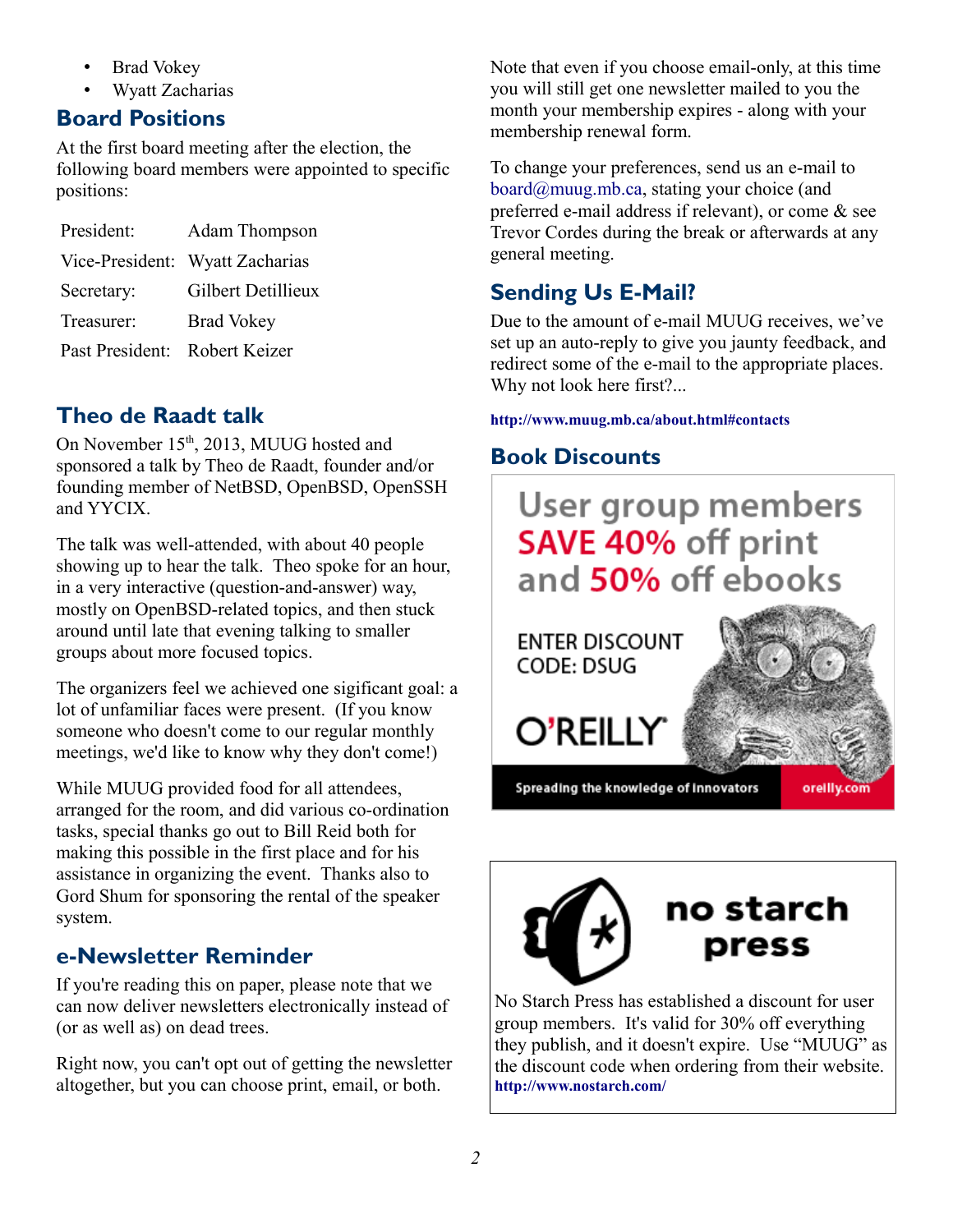## **MUUG Financial Report 1/2**

### **MUUG Income and Expenses**

2012-11-01 through 2013-10-31

| <b>Income Categories</b>            |            |            |
|-------------------------------------|------------|------------|
| <b>Investment Income</b>            |            |            |
| <b>Bank Interest</b>                | \$0.21     |            |
| <b>GIC</b> Interest                 | \$517.04   |            |
| <b>Total Investment Income</b>      | \$517.25   | \$517.25   |
| <b>Membership Dues</b>              |            |            |
| Current Year (2012/2013)            | \$1,165.00 |            |
| Previous Year (see note 1)          | \$469.00   |            |
| <b>Total Membership Dues</b>        | \$1,634.00 | \$1,634.00 |
| <b>Total Income Categories</b>      |            | \$2,151.25 |
| <b>Expense Categories</b>           |            |            |
| <b>Bank Charges</b>                 |            |            |
| Credit Card charges                 | \$4.40     |            |
| <b>Service Charges</b>              | \$20.62    |            |
| <b>Total Bank Charges</b>           | \$25.02    | \$25.02    |
| <b>Meeting Snacks &amp; Drinks</b>  |            | \$129.21   |
| <b>MUUG Name Registration</b>       |            | \$45.00    |
| <b>Newsletter</b>                   |            |            |
| Postage                             | \$446.23   |            |
| Preparation                         | \$300.00   |            |
| Printing (newsletter)               | \$36.70    |            |
| <b>Total Newsletter</b>             | \$782.93   | \$782.93   |
| <b>Other Printing</b>               |            | \$11.75    |
| Post Office Box Rental (see note 2) |            | \$711.22   |
| <b>Total Expense Categories</b>     |            | \$1,705.13 |

**Total Surplus \$446.12** 

*Notes:*

*Note 1 - Dues from Previous Year were received before 2012-11-01 (not accounted for last year and not deposited until after 2012-11-01).*

*Note 2 - Post Office Box Rental is for a 2 year period (2012-08-01 - 2014-08-01).*